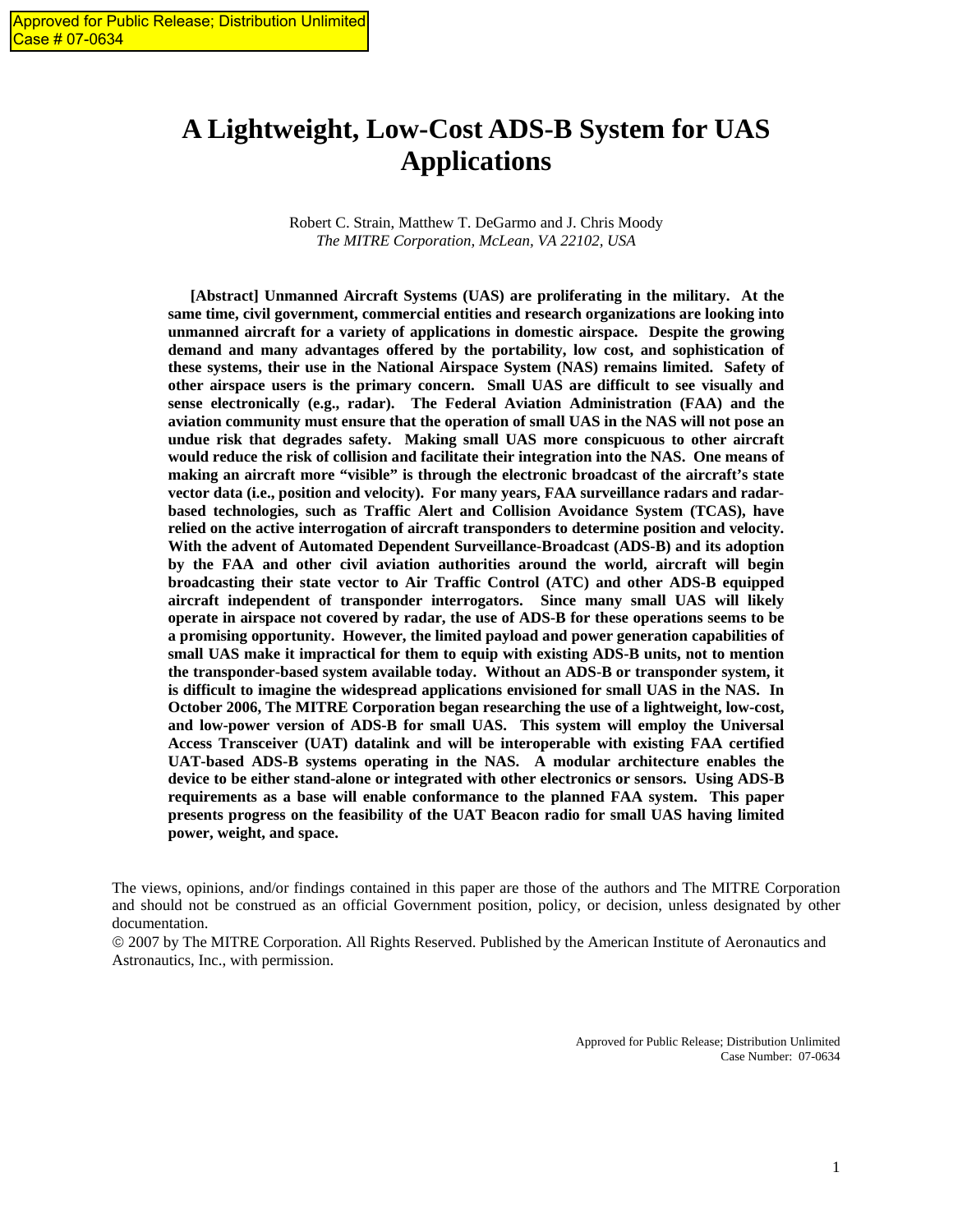# **I. Background**

Unmanned Aircraft Systems (UAS) are proliferating in the military. Small UAS in particular have become an indispensable tool in military tactical and perimeter security operations.<sup>1</sup> Despite their size, these small aircraft offer several advantages over their larger counterparts, most notably operational flexibility, portability, low-cost, minimal training, and relative ease of use. These unique attributes have not gone unnoticed in civilian world. Considerable interest has been generated among civil government, research, and commercial entities. Police departments, atmospheric researchers, fire fighters, fish spotters, and mining exploration companies, among others, have already acquired, tested, operated, or intend to operate small UAS in the National Airspace System (NAS). These civiloperated flights, however, are currently flown under very restrictive conditions. These limitations, imposed by the Federal Aviation Administration (FAA), are necessary given the numerous unresolved issues associated with unmanned aircraft—large and small—and their associated systems and operations. Until these issues are resolved and proven acceptable to the FAA, UAS operations will remain bounded and their market and potential benefits curtailed.

A key issue to overcome with the introduction of UAS into domestic airspace involves the risks of a collision with a manned aircraft. In accordance with FAA regulation, all pilots are responsible for seeing and avoiding other aircraft, whether flying a manned or unmanned aircraft.<sup>2</sup> This is the basis for the requirement commonly referred to in the UAS community as detect, sense, and avoid (DSA). Meeting the DSA requirement is a difficult and multifaceted challenge. Creating a solution capable of, in essence, replicating human vision, judgment and reaction involves a detailed understanding of human capabilities relative to operational environments and translating those into effective procedures, sensory systems, algorithms and actions. This is a significant challenge even for moderately sized aircraft, but for small UAS the solution space is even more confined due to significant weight, cost, and power constraints.

Automated Dependent Surveillance – Broadcast (ADS-B) is a surveillance service that uses accurate navigation sources on aircraft coupled with digital communications to broadcast the aircraft or vehicle identification and state vector (position and velocity) to other proximate aircraft or ground stations equipped with an ADS-B receiver. ADS-B offers a cooperative surveillance solution that has performance and cost benefits compared to traditional radar-based surveillance approaches used throughout the NAS today. The MITRE Corporation has been researching ADS-B technologies for many years and introduced the Universal Access Transceiver (UAT), an ADS-B system adopted by the FAA for use in the NAS. Recent efforts by MITRE have focused on reducing the size, power consumption and cost of UAT ADS-B radios. This could lead to broader ADS-B application on a wide array of aircraft and other airborne platforms. Furthermore, utilizing ADS-B for UAS may simplify the DSA problem, facilitate the introduction of UAS into the NAS, and contribute to establishing a solid foundation for a relatively simple and affordable cooperative surveillance system from which all airspace users will benefit.

# **II. Emerging Requirements for NAS Access and the DSA Challenge**

Before UAS operations become routine in the NAS, assurances must be made that they can operate safely. Numerous research efforts and standards initiatives are underway to help the FAA define the safety threshold and develop the policies, procedures and systems that would make routine access a reality. With respect to the DSA requirement, it is clear that any solution must address the risk posed by UAS to all airspace users, ranging from commercial and business aircraft to private aircraft and individuals (e.g., skydivers, balloons and ultra-lights).

Existing FAA regulations require the use of a transponder in certain airspace and when operating under instrument flight rules. This airspace is generally at higher altitudes (above 10,000 feet) where high-performance or commercial aircraft fly or around densely populated cities with relatively large airports. By exception, certain aircraft can operate in this airspace with permission, but these are rare. There is, however, a tremendous amount of national airspace where transponders are not required for operations.

There are many U.S.-registered aircraft without a transponder or an altitude reporting transponder (about 46,000 or 21% of the active general aviation fleet<sup>3</sup>) either because their aircraft cannot support them or their owners elected not to equip. About half of these aircraft do not have electrical systems (e.g., some gliders, balloons and classic

<sup>&</sup>lt;sup>1</sup> Though no official definition exists, small UAS are generally understood to be model-like in size. The most prevalent small UAS in current use range from hand-launched, 5 lbs, aircraft having limited endurance to aircraft weighing close to 100 lbs aircraft launched by catapult and capable of traveling great distances with endurances in excess of 24 hours.

 $2$  14 CFR Part 91.113, Right-of-way rules

<sup>3</sup> FAA Aircraft Equipage Survey 2004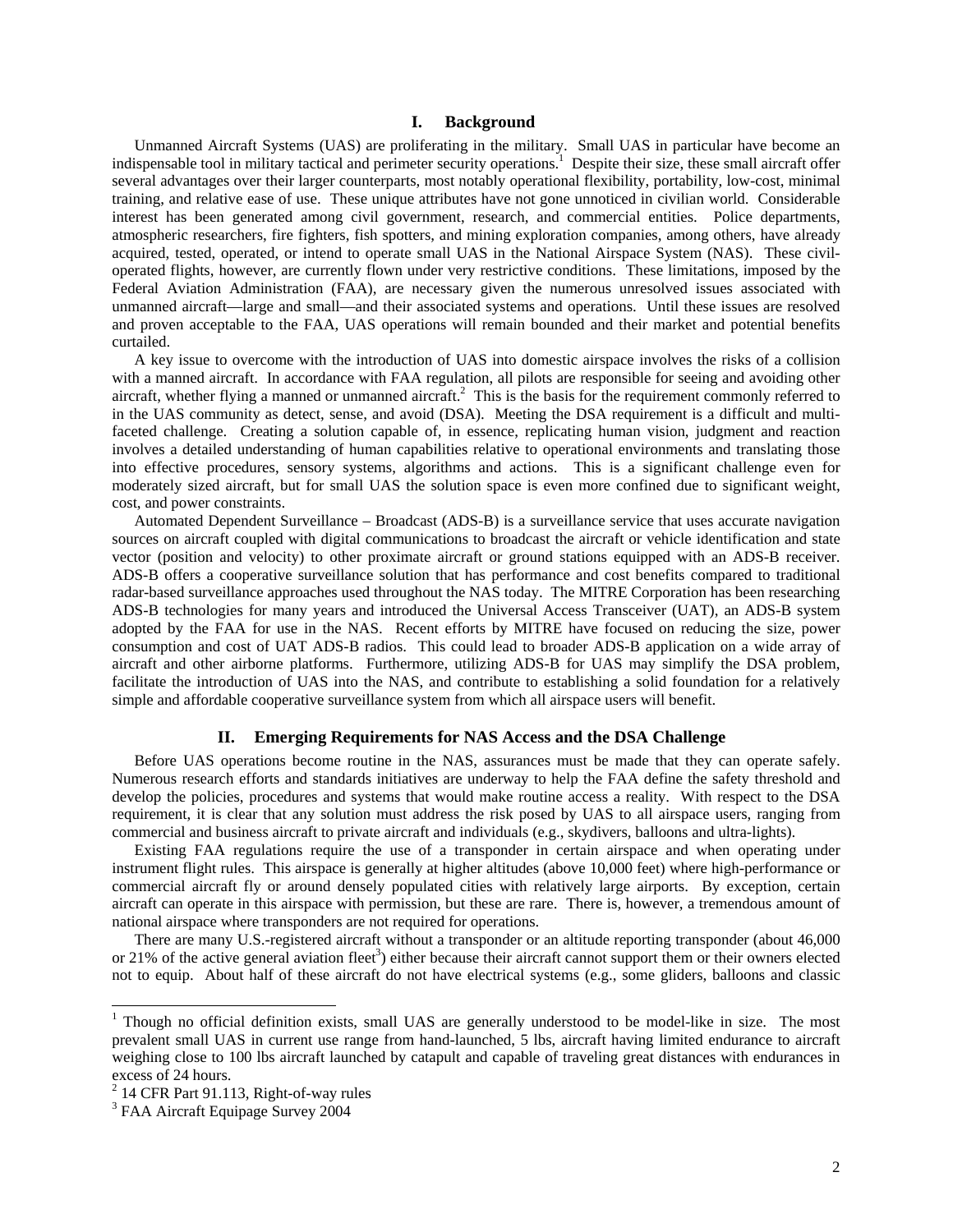aircraft). The aircraft without transponders are considered non-cooperative in the Air Traffic Control (ATC) context. Furthermore, transponders are expensive relative to the cost of some aircraft. The acquisitions cost, added to the expense of retrofitting, testing, and maintaining the equipment, make it difficult to justify economically unless the aircraft regularly flies in airspace requiring a transponder or flies in instrument meteorological conditions. The non-cooperative aircraft are relegated to flying under visual flight rules and in lower altitude airspace, where many small UAS will likely want to fly.

The resulting situation is that non-cooperative and cooperative aircraft, when outside of ATC control, must rely on procedural separation and vision as the primary means to avoid one another. While this procedural and visionbased system has been around from the earliest days of aviation, it is an imperfect system. Furthermore, it is extremely challenging with aircraft closure rates between small aircraft in excess of 150 nautical miles per hour. Numerous factors can influence the effectiveness of human vision in a cockpit including glare, atmospheric obscurants, background contrast, degree of sunlight, scanning techniques, eyesight acuity, field of view, aircraft paint scheme/conspicuity, converging speeds, converging angles, and perhaps most importantly, distractions and duties that keep the pilot's eyes and minds busy within the cockpit. The shortcoming of human vision is apparent in mid-air collision data. Virtually all mid-airs occur in near-perfect visual conditions: daylight and clear skies. More confounding is that many collisions involve relatively slow convergence rates which should have allowed adequate time detect and avert a collision.<sup>4</sup>

To date, research efforts into developing a collision avoidance capability for UAS have been aimed at meeting, and preferably exceeding, an equivalency standard to human vision and judgment. The focus has been on finding a technology, or suite of technologies, that can detect potential targets, assess the threat, and take the necessary action to avoid a collision. It is the first element—the detection/sensing of potential collision threats—that creates the greatest challenge and is therefore the almost singular focus of most research in this area today. Though a range of time-tested and promising sensing technologies exist, none appear to address all the varied physical and performance characteristics that may be encountered. In any case, these technologies tend to be expensive, complex and large, at least relative to small UAS.

Additionally, small UAS are potentially problematic because the aircraft's small visual signature may cause pilots of manned aircraft to miss or misperceive visual cues associated with the UAS. What a pilot may perceive as a light manned aircraft a mile away may in fact be a small UAS several hundred feet away. While it is possible to make aircraft more conspicuous by, for instance, the use of high-contrast paint schemes, it is unlikely that such measures would be sufficient to overcome the difficulty of seeing and adequately judging the size and distance of a small object. For this reason, some researchers have concluded that small UAS must therefore have full responsibility for seeing and avoiding, leaving pilots of manned aircraft oblivious of their presence. But this approach makes the DSA requirement for small UAS even a greater challenge. To meet these additional requirements, the overall size, sensor package, processing and power requirements, not to mention cost, will likely accommodate only the larger, high-end UAS. It seems unlikely that any single non-cooperative technology will work in all conditions.

Another and perhaps more practical approach to "see and avoid" aircraft is through the proven use of an electronic beacon, analogous to the rotating beacon or strobe light on aircraft. Manned aircraft have relied on radarbased transponders for years to provide position and altitude information to ATC. Other aircraft can also detect transponding aircraft, if so equipped. However, radar transponders need to be in sight of a radar or alternative interrogating source in order to broadcast. A lightweight, low-power electronic beacon would transmit automatically and independently. The detection of an electronic beacon has several advantages over vision-based approaches, including greater acquisition range, rapid information update and additional information, such as speed, ground track and intent/trajectory. With the advent of ADS-B, the approach becomes particularly attractive.

# **III. The Advent of ADS-B**

Much has been said about the Global Navigation Satellite System (GNSS) and its transformation of the navigation landscape. For aviation, the Global Positioning System (GPS) has enabled precision navigation without reliance on traditional ground-based navigation aides. Additionally, the Wide Area Augmentation System (WAAS) has added additional accuracy, integrity and availability to aviation applications using GPS in the U.S., and similar augmentation systems are being developed worldwide. In addition to its navigational benefits, GNSS is also changing the future of surveillance in the form of ADS-B. ADS-B involves broadcasting an aircraft's GNSSderived state vector to ATC and other airspace users within transmission range, in effect creating a common traffic

 $\overline{\phantom{a}}$ 

<sup>&</sup>lt;sup>4</sup> Matthews, Robert C., "Characteristics of Midairs," FAA Aviation News, May/June, 2001, p 1-3.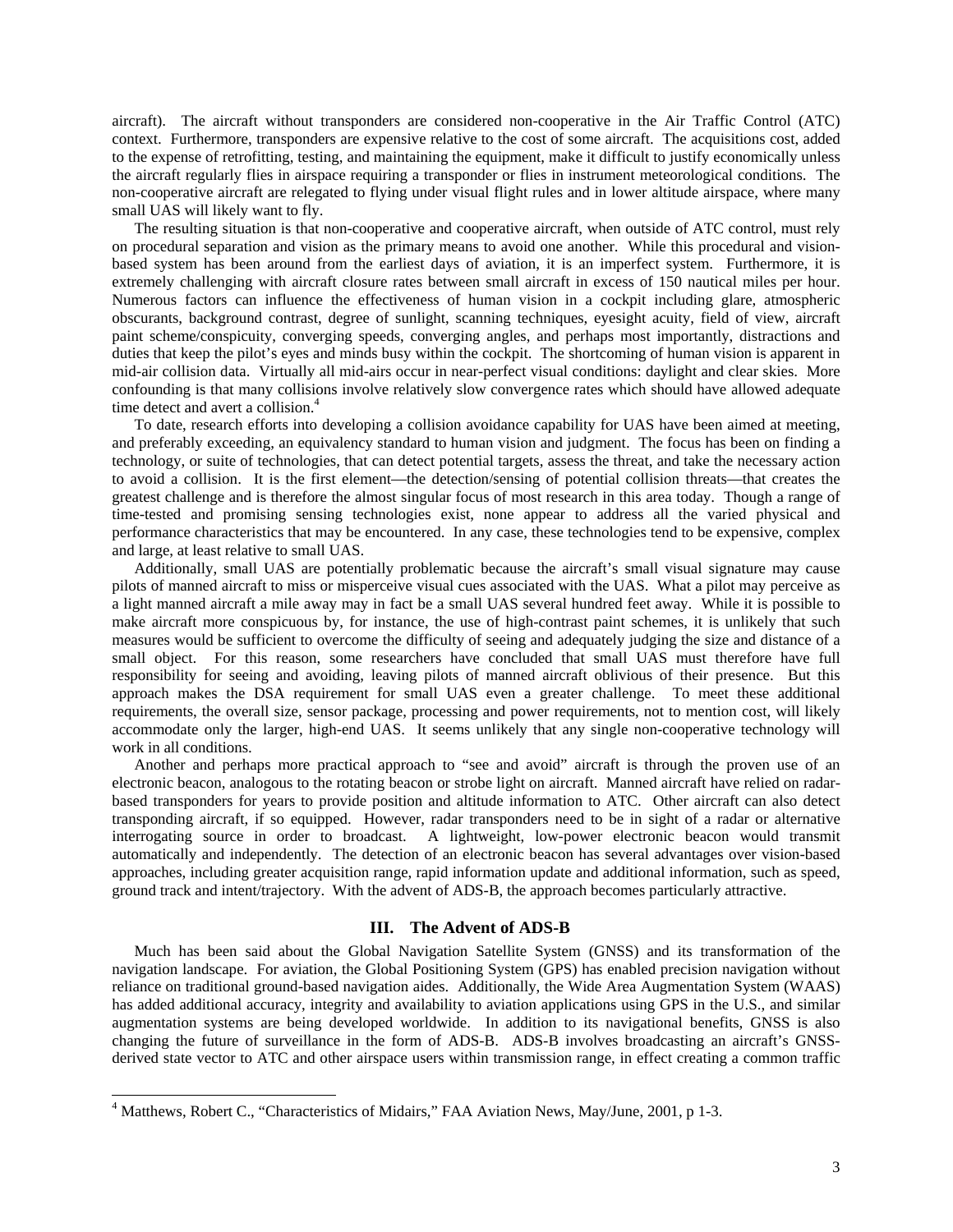picture for both controllers and pilots.<sup>5</sup> It is considered a linchpin in the FAA's plans for a Next Generation Air Transportation system, a system concept to improve capacity and efficiency of the NAS over the next 25 years.

While radar-based systems will not entirely disappear, it appears that ADS-B will play a more significant role in cooperative surveillance between aircraft and for ATC. This is because ADS-B has several distinct benefits relative to the radar/transponder scheme:

- greater position accuracy with integrity;
- higher information update rates;

 $\overline{\phantom{a}}$ 

- increased situational awareness to those who equip (assuming others also equip);
- availability of radar-based traffic information through the Traffic information Service Broadcast (TIS-B), which is coupled with the ground system component of the ADS-B service;
- potentially more coverage in areas where radar is absent;
- reduced ground station installation, operation and maintenance costs;
- reduced voice communications and dependency on ATC for flight following;
- reduced search and rescue period in areas of ground station coverage.

ADS-B has been successfully demonstrated for seven years in the FAA's Alaska Capstone program, and a developmental system is currently deployed in limited areas of the Conterminous United States (CONUS). The FAA is planning to implement ADS-B nationally beginning in 2008. This will promulgate the use of ADS-B in the NAS and begin to formalize its role as the FAA's primary cooperative surveillance technology. The implication to airspace users, including UAS and small general aviation aircraft, is that by around 2018 access to certain controlled airspace may require the transmission of ADS-B messages ("ADS-B Out"). The airspace being considered for this requirement is consistent with the airspace within which transponders are currently required, namely: Class A, Class B, and Class C airspace; airspace within 30 nautical miles of a Class B airport (i.e., the Mode C veil); and airspace above 10,000 feet above mean sea level (with some exceptions). The early segments of the FAA's ADS-B program are focused on supporting ATC separation assurance services, which depend on aircraft transmitting ADS-B but do not require aircraft to receive ADS-B. Advisory services available aircraft-to-aircraft are also supported in the program, but it is left up to the individual aircraft owner/operators to decide whether to equip with the ability to receive ADS-B ("ADS-B In"), TIS-B and Flight Information Service – Broadcast (FIS-B) services.

Coverage from ADS-B ground stations is anticipated where radar surveillance is currently available throughout the CONUS, Hawaii, and Southern Alaska. Additional coverage is expected where radar surveillance is not available in some areas throughout Alaska and the Gulf of Mexico.

While there are numerous proponents in the aviation community who advocate the transition to ADS-B, some concerns and impediments remain. First and foremost is the cost to the airspace users to equip and this will be a major factor that limits the implementation time line. This cost is not only in the form of the equipment itself but also in the installation and integration into the aircraft along with the associated aircraft downtime. Transitions of this magnitude in aviation have taken 20 years or more in the past, even with an equipage mandate.

Second, there are multiple ADS-B data link systems. Based on an internationally coordinated decision on ADS-B datalink technology, the FAA has decided aircraft operators in the NAS have the option to equip with either or both of two ADS-B radios. The 1090 MHz Extended Squitter (1090ES) was selected for world-wide interoperability given its lineage to Mode Select (Mode-S) transponders carried on all commercial airline aircraft and on many business and charter aircraft. These aircraft and any other aircraft that fly in high altitude airspace (Class A) will be expected to install at least a 1090ES transmitter. If these users want to receive ADS-B or radarderived traffic information, they will need additional avionics.

General aviation aircraft and all aircraft flying at lower altitudes in the NAS (below Class A) are expected to equip with the Universal Access Transceiver (UAT). The UAT is attractive to this community of aircraft operators because, in addition to ADS-B, the UAT is also capable of providing radar-derived traffic information (TIS-B), and weather and aeronautical information (FIS-B). This multi-purpose data link architecture provides users with: 1) services they are interested in, 2) an integrated system and FAA-provided TIS-B and FIS-B services that could reduce operating costs while increasing the utility of the aircraft, and 3) the potential to enhance flight safety. Even with these capabilities and user benefits, not all aircraft operators will equip with ADS-B. If equipage rates are expected to be equivalent to or better than that of transponders in the fleet today and do so in short time period, we

<sup>&</sup>lt;sup>5</sup> ADS-B can use any navigation source that meets the ADS-B performance and report-content requirements. GPSbased systems, however, are likely to be the dominant source due to their availability on many aircraft.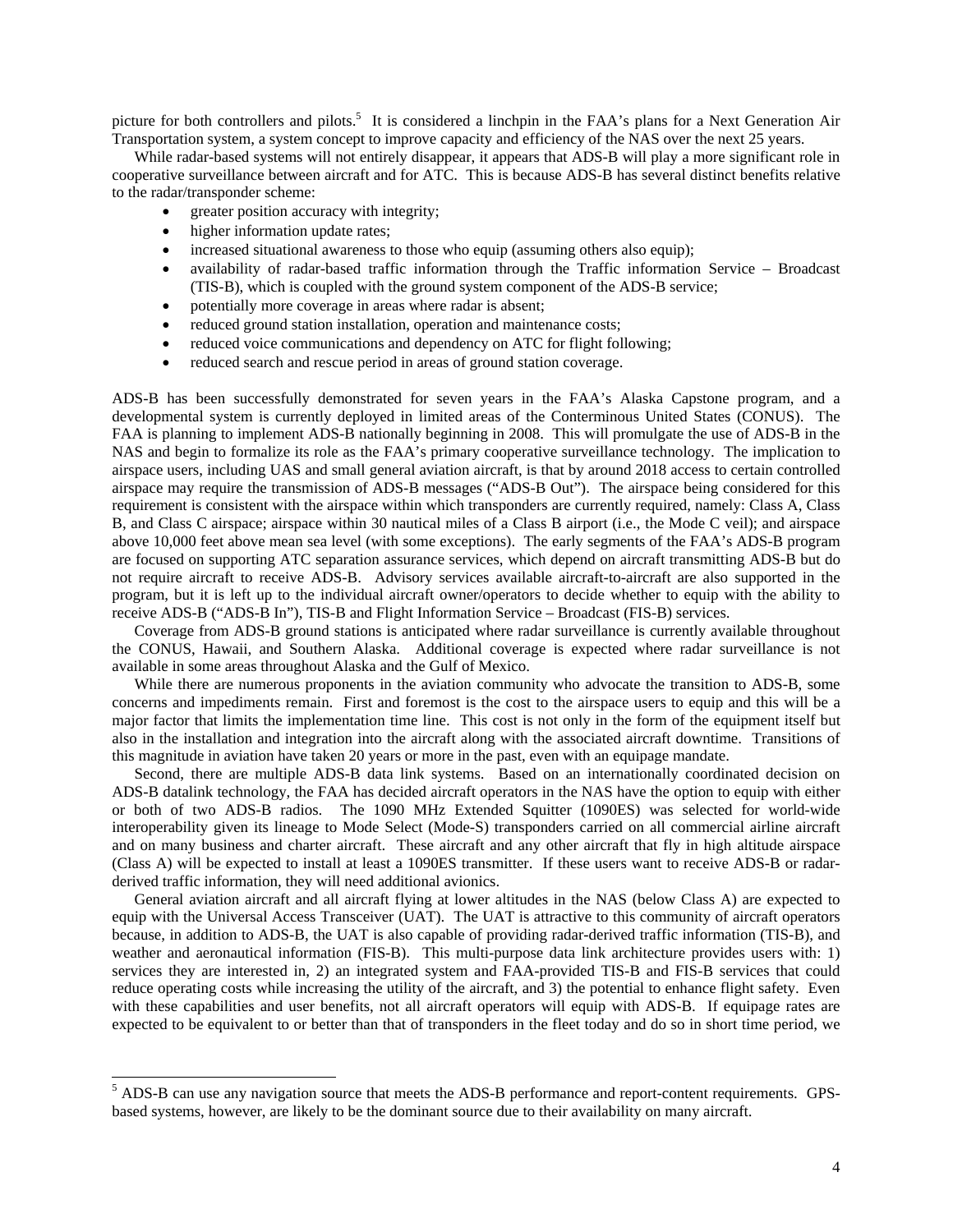must strive to reduce the unit cost, provide flexible packaging for a fairly wide range of installations, and address what, if any, certification requirements apply to portable ADS-B units.

In low-altitude airspace, the ADS-B ground infrastructure will enable aircraft operating with dissimilar data links to interoperate by retransmitting ADS-B messages on the alternate link. For advisory traffic services, this can be part of the TIS-B Service provided on each data link.

ADS-B as embodied in FAA's long-term plans for surveillance would seem to offer a very attractive basis for DSA by the UAS. The DSA concept could work in both directions—just as "see and avoid" works today for manned aircraft. An ADS-B transmitter on the UAS will greatly aid visual acquisition by manned aircraft via an ADS-B receiver and cockpit display on the manned aircraft. Likewise, an ADS-B transmitter on the manned aircraft can enable an autonomous avoidance maneuver by the UAS when an ADS-B receiver is coupled to the flight control system with the appropriate algorithms. In this case the avoidance, or perhaps better termed clearing, maneuver would be performed when the aircraft are many miles apart, before visual acquisition is even likely to occur. Thus, it is not a last-minute collision avoidance system such as TCAS.

Both the FAA's expected ADS-B rulemaking and the recent investment decisions set important policy direction for a new cooperative surveillance method for civil aviation. While the FAA's time horizon for the full ground and air equipage with ADS-B does not help the UAS community in the near term, it does establish a clear direction for a relatively simple cooperative-based system.

How could such a system increase NAS access for the UAS in the near term, assuming little or no general aviation equipage? UAS access for flight testing is one possibility. These flights could occur in designated airspace with the test UAS equipped with an ADS-B transmitter. Depending on the airspace size and RF coverage requirements, the UAS operator could either add an ADS-B receiver and algorithms for autonomous avoidance of other equipped aircraft or use one or more ADS-B ground receivers to provide the UAS operator with traffic situation awareness. In either case, any ADS-B equipped manned aircraft could be readily detected and avoided by the UAS. The designated range area could have a Notice to Airmen (NOTAM) issued or possibly charted with active times and could be treated much like Military Operations Area (MOA) is currently. The range airspace would be either below or outside controlled airspace used by IFR aircraft. Aircraft flying under visual flight rules (VFR) would clearly know the time and location of testing. Much like a MOA, entrance into the airspace by the VFR aircraft (when the airspace is active) would entail additional risk, but would not be prohibited. However, unlike MOA airspace, the pilot could significantly reduce the risk through carriage of an ADS-B transmitter. In the near term, aircraft based in the local range area might even be loaned a unit or receive a subsidy to purchase their own by the local UAS interest. Being portable, local flight schools could carry the unit between aircraft to reduce the number of units needed.

#### **IV. UAT Beacon Radio**

MITRE began researching the feasibility of a lightweight, low-cost and low-power ADS-B beacon radio. This research was aimed at demonstrating a transmitter suitable for less-maneuverable or special-use aircraft operating in the NAS to improve visibility to proximate aircraft. The beacon uses the UAT waveform and complies with ADS-B performance requirements. It has a modular architecture enabling either stand-alone packaging as a portable device or a device that could be permanently installed in the aircraft—with interface for power and antennas. Using ADS-B requirements as a base ensures conformance to the FAA system even though the system being proposed is not necessarily intended for ATC surveillance applications.

The data link waveform and message contents are consistent and interoperable with existing Minimum Operating Performance Standards for UAT (RTCA document DO-282A). The unit produces sufficient transmit

power to exceed the project objective aircraft-to-aircraft range of 5 nautical miles (NM), which is adequate for small UAS DSA. It is also sufficient to serve as an electronic beacon for aircraft without electrical systems. Five miles is greater than the range at which small manned aircraft can be visually acquired.

Figure 1 illustrates the functional architecture for the



**Figure 1. UAT Beacon radio functional architecture.**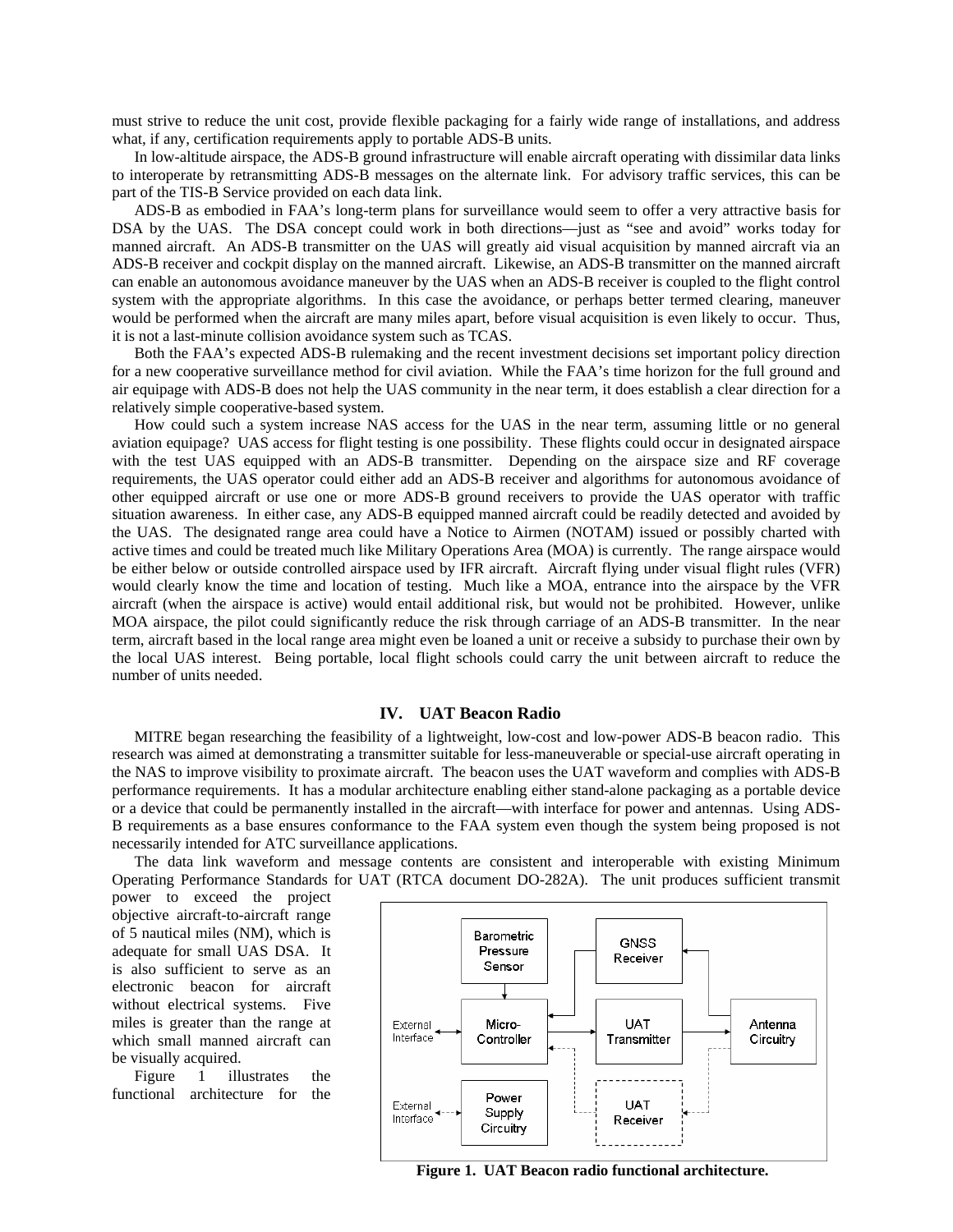UAT Beacon radio, showing the major system components. The radio functions are managed by a microcontroller taking input from a GNSS receiver and a barometric pressure sensor. The microcontroller creates the ADS-B message, performs the modulation and provides the waveform to the transmitter for amplification. The UAT and GNSS antenna interfaces are standard 50 Ohm connectors to enable alternative installations, either stand-alone or aircraft integrated. There is an external data interface to exchange configuration and operational data with the radio. The initial system does not contain a receiver or the option for external power, but these capabilities are envisioned in the next version.

As a stand-alone unit, the UAT Beacon radio is self-contained with its own battery power source running off of standard AA batteries. As shown in Figure 2 and Figure 3, it is small enough to be carried on small UAS or be placed on an aircraft glare shield during operation.





**Figure 2. UAT Beacon radio. Figure 3. UAT Beacon radio on aircraft glare shield.** 

# **V. Findings**

#### **A. RF Power**

The UAT operates on a frequency of 978 MHz, which makes the use of hybrid power devices for the Global System for Mobile telecommunications (GSM) cellular phone market viable. These devices are attractive due to their low cost, high gain, and the consistent performance. Also in the UAT Beacon radio application, these devices can operate at higher than rated peak power due to the extremely low transmit duty factor of a UAT transmitter (~0.04%). The power output achieved with a combination of two devices comes close to meeting the minimum power level required in the RTCA standards<sup>6</sup>.

# **B. GNSS Sensor**

The use of a GNSS receiver certified for aviation use is not practical for a low-cost device at this time. Based on a MITRE market survey done in late 2006, there is a significant cost, size and power consumption gap between sensors certified for aviation applications versus those developed for the consumer market. A limitation of the consumer receivers is their inability to directly provide an integrity indication in the event of a GPS satellite failure. This is not a significant void at this time, as the advisory-use ADS-B applications (e.g., "Enhanced Visual Acquisition") are not expected to require this integrity indication. More advanced applications involving aircraft-toaircraft self-separation in controlled airspace will need additional capabilities, but this is not the proposed use of a device like this.

#### **C. Pressure Altitude**

 $\overline{\phantom{a}}$ 

Use of barometric pressure altitude is firmly entrenched in aviation. Alternatively, use of geometric altitude derived from the GNSS sensor—would have many advantages in this application, including the fact that it is available from the GNSS sensor. However, the legacy of pressure altitude use in aviation makes any clean transition

<sup>&</sup>lt;sup>6</sup> Minimum RTCA power level for airborne equipment supports air-air ranges of greater than 5 NM. Also, the RTCA power levels account for temperature variation and cable loss.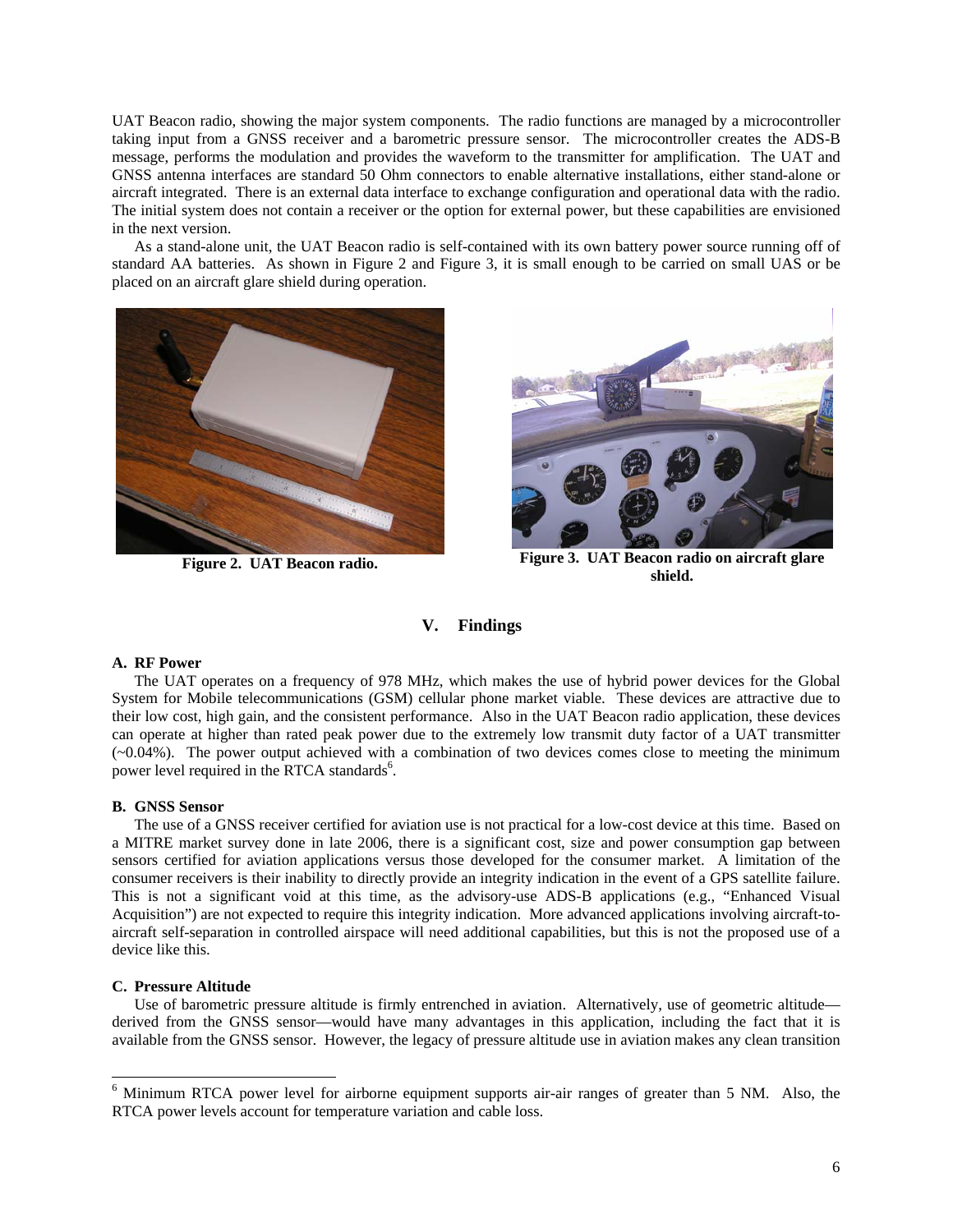to geometric altitude unlikely. Therefore we have pursued a path to include a pressure altitude sensor in the package. All existing aviation-certified pressure altitude sensors rely on a connection to the aircraft's static port on the fuselage to ensure the pressure reading is minimally influenced by airflow over the aircraft. A stand-alone UAT Beacon radio wouldn't have access to this external static port available. However, venting the pressure sensor to the cabin of small aircraft flying at low altitude and low airspeeds (i.e., below 10,000 feet and less than 150 knots) we believe will not incur a significant error. However, the magnitude of this error—and the possibility to calibrate it out--will be examined as part of the research effort.

#### **D. Power Source**

The system design of the transmitter-only device can be supported by four AA batteries with an expected endurance of about 12 hours depending on the ambient temperature and battery technology used. This is possible through the low duty cycle of the transmitter, techniques for storing energy from the battery for each transmission, and through conservation of power during the considerable off period of the transmitter each second.

### **E. Initial Flight Testing**

Initial flight tests have been conducted to: 1) prove the basic concept, and 2) investigate alternative antenna options. The proof of concept test emulated the potential performance of the UAT Beacon radio to determine if the objective range performance of 5 NM air-air range could be achieved. Since UAT Beacon radio units were not available yet, they were emulated using commercially available UAT radios. The test configuration comprised a

stationary radio on the ground and a test aircraft that flew an inbound/outbound radial from the stationary radio of about 25 miles. Half-way along each flight leg, the test aircraft performed a highbank 360 degree turn. The ground radio emulated the UAT Beacon radio by inserting signal attenuation and using a single UAT antenna  $(\lambda/4, 0$  dBi, rod, grounded monopole) mounted on a tripod. The test aircraft used a standard, unmodified UAT installation including both top and bottom UAT antennas. Several signal levels were tested ranging from 1-10 Watts. This test demonstrated that with as little as ~1 Watt of power and using UAT antennas with good ground planes, a range of about 20 miles is achievable. Figure 4 shows some results from this test. The upper graph shows the bearing and altitude of the test aircraft relative to the emulated UAT Beacon radio. The lower graph in the figure shows both range and message success rate (MSR) versus time. MSR is calculated in ten



**Figure 4. Emulated UAT: ~1W, UAT aircraft "blade" antennas.** 

second epochs. An MSR of nearly 100 percent was achieved except where the test aircraft performed the mid-leg turns and went beyond 20 miles range (mid-graph). Though the antenna configuration used is likely better than will exist with a portable UAT Beacon radio, the amount of radiated power is significantly less than anticipated.

The second flight test focused on assessing alternative antennas for the UAT Beacon radio since the UAT aircraft antenna used in the first test is not appropriate. Three antennas were tested; they included two commercially available antennas and one custom-built antenna. The commercial antennas were a seven-inch dipole and a twoinch monopole tuned for 800-960 MHz. The custom-built antenna was a two-inch dipole tuned to the UAT frequency of 978 MHz. The same flight test configuration used for the proof of concept test was used for this test except the ground radio used one of the three antennas connected to a small metal box. The metal box is about the size the UAT Beacon radio is expected to be and provided a representative ground plane. Figure 5 shows the dipole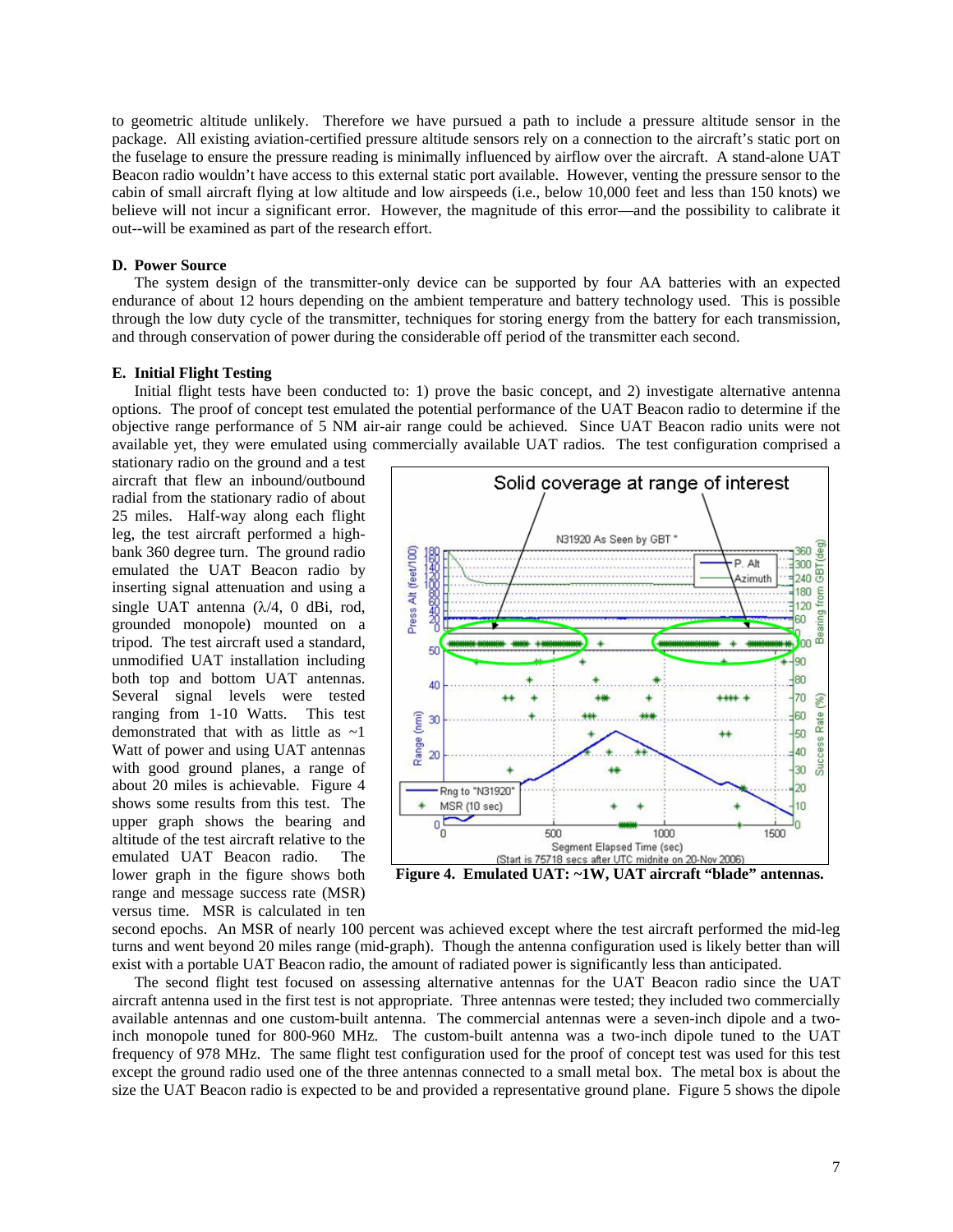antenna and metal box while Figure 6 shows the antenna and tripod arrangements used to emulate the airborne UAT Beacon radio.



**Figure 5. Antenna under test connected to small metal box.** 

Figure 7 shows test results for a configuration using an ungrounded monopole on the emulated UAT Beacon radio. This configuration had attenuation added to simulate a 2W transmit power level for both directions of the link (actual  $aircraft/UAT \rightarrow simulated$   $aircraft/UAT$ and vice versa). Other than for the mid-leg turns at about 12 NM, it can be seen that message loss is not significant until the range exceeds 20 NM. Given the operational goal of 5 NM air-air range, this initial testing is very promising given a higher power than the 2W emulated here will be achievable for the UAT Beacon radio.

The results of this test indicated that all three antennas showed comparable performance and would likely be suitable for the UAT Beacon radio. Therefore a commercially available



**Figure 6. Emulate UAT Beacon radio on tripod.** 



**Figure 7. Emulated UAT: ~2W,** λ**/4, 0 dBi, ungrounded monopole.** 

antenna would suffice avoiding the need for a new antenna. The choice of using the seven-inch dipole or the twoinch monopole is more dependent on the space available in the aircraft for radio placement.